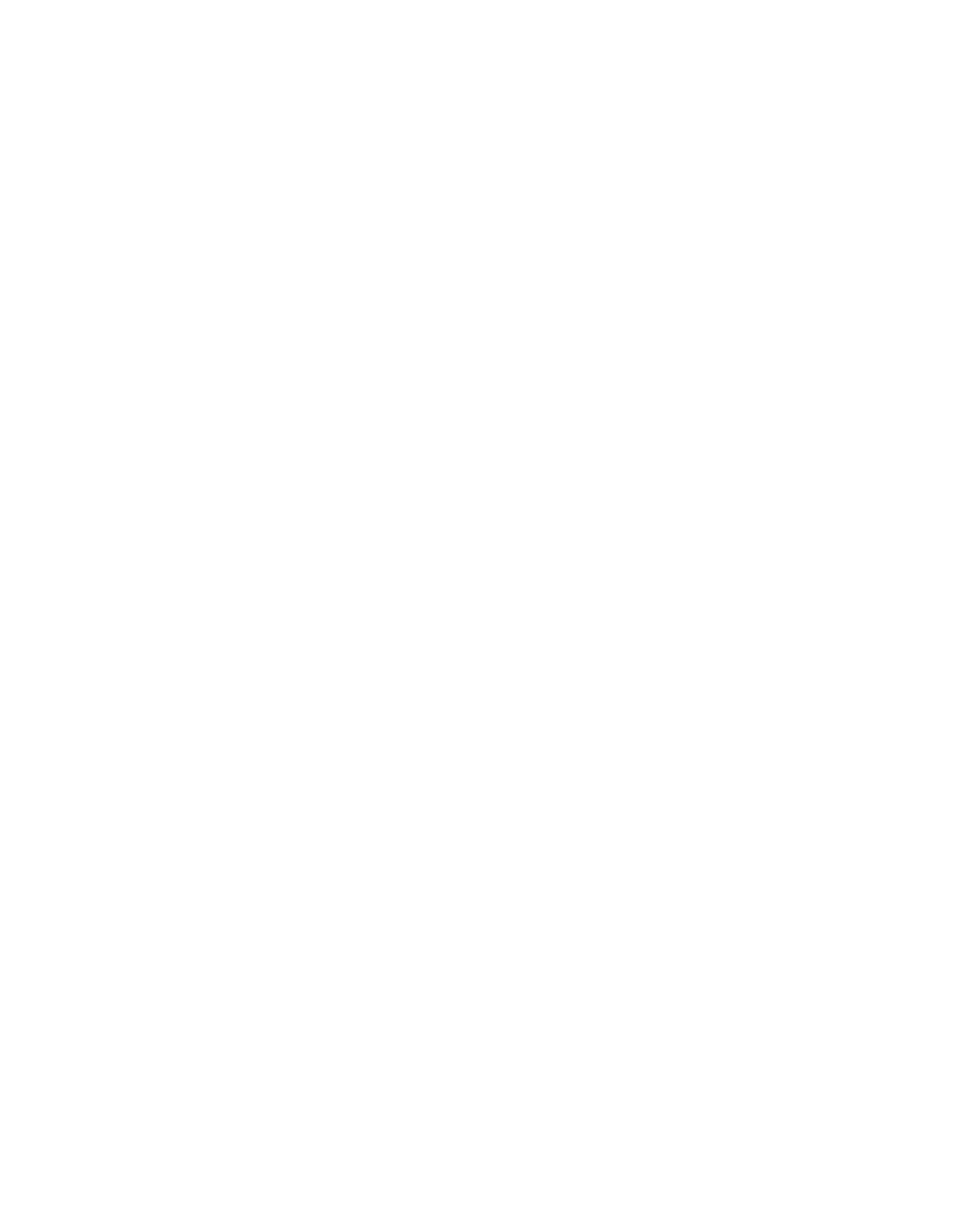### **SECTION 09811 CHEMICAL RESISTANT COATINGS**

### <span id="page-2-0"></span>**PART 1 - GENERAL**

#### <span id="page-2-1"></span>1.01 REQUIREMENT

The Contractor shall furnish all labor, material and equipment necessary for the preparation of surfaces, application of lining, safety procedures, protection of existing surfaces and equipment and clean up. The Contractor shall have at least 3 years experience in the application of polyurethane coatings and shall provide a list of similar projects completed within the 3-year period.

#### <span id="page-2-2"></span>**PART 2 - PRODUCT**

#### <span id="page-2-3"></span>2.01 LINING MATERIAL

The lining material shall be a two-component, 100% solid, high build polyurethane. The material shall be Sancon 100, or approved equal.

#### <span id="page-2-4"></span>**PART 3 - EXECUTION**

#### <span id="page-2-5"></span>3.01 LINING INSTALLATION

The lining application shall be performed only by workmen trained and experienced with the specified material. The lining shall be applied by high pressure airless equipment approved by the lining manufacturer. The equipment shall be in good working order to insure correct proportioning and mixing of the components.

The lining shall be applied to a thickness of 125 mils (1/8") in one continuous coat, without seams, free from any holes or defects.

During the lining application, the Contractor shall take wet gauge thickness readings as required to insure correct lining thickness.

The finished coating shall be free from porosity, without bubbles or pinholes and uniform in color. All areas in question shall be removed and reworked to the satisfaction of the Engineer. All holidays found shall be marked and patched by hand troweling.

Application of the lining shall not take place when exposed to rain, fog or high winds. It is the Contractor's responsibility to insure protection of the work from the above-mentioned conditions.

#### **END OF SECTION 09811**